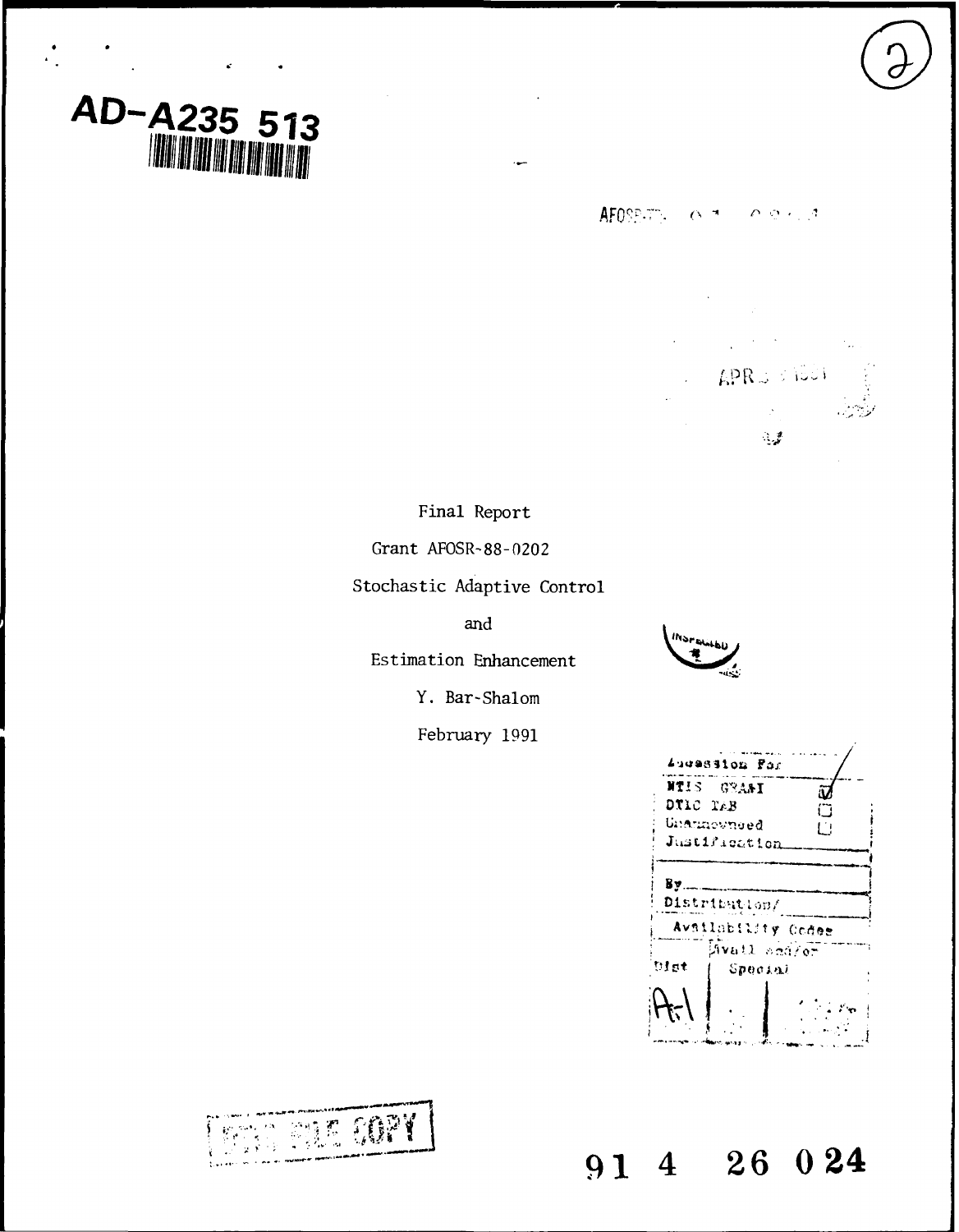|                                                                                       | ÷                                                                                        |                                                                                              |                                                                                                                                                                 |                                                                                                                                                                                                                                                                                                                                                                                     |  |                                            |
|---------------------------------------------------------------------------------------|------------------------------------------------------------------------------------------|----------------------------------------------------------------------------------------------|-----------------------------------------------------------------------------------------------------------------------------------------------------------------|-------------------------------------------------------------------------------------------------------------------------------------------------------------------------------------------------------------------------------------------------------------------------------------------------------------------------------------------------------------------------------------|--|--------------------------------------------|
| UNCLASSIFIED<br>28. SECURITY CLASSIFICATION AUTHORITY                                 |                                                                                          |                                                                                              |                                                                                                                                                                 |                                                                                                                                                                                                                                                                                                                                                                                     |  |                                            |
| 2b. DECLASSIFICATION/DOWNGRADING SCHEDULE                                             |                                                                                          | Approved for public release; distribution<br>unlimited.                                      |                                                                                                                                                                 |                                                                                                                                                                                                                                                                                                                                                                                     |  |                                            |
|                                                                                       |                                                                                          |                                                                                              |                                                                                                                                                                 |                                                                                                                                                                                                                                                                                                                                                                                     |  | 4 PERFORMING ORGANIZATION REPORT NUMBER(S) |
|                                                                                       |                                                                                          |                                                                                              |                                                                                                                                                                 |                                                                                                                                                                                                                                                                                                                                                                                     |  |                                            |
|                                                                                       |                                                                                          |                                                                                              |                                                                                                                                                                 |                                                                                                                                                                                                                                                                                                                                                                                     |  |                                            |
| (If applicable)                                                                       |                                                                                          |                                                                                              |                                                                                                                                                                 |                                                                                                                                                                                                                                                                                                                                                                                     |  |                                            |
|                                                                                       |                                                                                          |                                                                                              |                                                                                                                                                                 |                                                                                                                                                                                                                                                                                                                                                                                     |  |                                            |
| <b>6c. ADDRESS (City, State and ZIP Code)</b>                                         |                                                                                          |                                                                                              | 7b. ADDRESS (City, State and ZIP Code)                                                                                                                          |                                                                                                                                                                                                                                                                                                                                                                                     |  |                                            |
| Box U-157<br>Storrs, CT 06269-3157                                                    |                                                                                          |                                                                                              | Directorate of Mathematical & Information                                                                                                                       |                                                                                                                                                                                                                                                                                                                                                                                     |  |                                            |
|                                                                                       |                                                                                          |                                                                                              | Attn: PKZ P. Bell                                                                                                                                               |                                                                                                                                                                                                                                                                                                                                                                                     |  |                                            |
| <b>Bb. OFFICE SYMBOL</b>                                                              |                                                                                          |                                                                                              |                                                                                                                                                                 |                                                                                                                                                                                                                                                                                                                                                                                     |  |                                            |
|                                                                                       |                                                                                          |                                                                                              |                                                                                                                                                                 |                                                                                                                                                                                                                                                                                                                                                                                     |  |                                            |
|                                                                                       |                                                                                          |                                                                                              |                                                                                                                                                                 |                                                                                                                                                                                                                                                                                                                                                                                     |  |                                            |
| Bc. ADDRESS (City, State and ZIP Code)<br>4IC                                         |                                                                                          |                                                                                              | <b>TASK</b>                                                                                                                                                     | WORK UNIT                                                                                                                                                                                                                                                                                                                                                                           |  |                                            |
|                                                                                       | ELEMENT NO.                                                                              | NO.                                                                                          |                                                                                                                                                                 | NO.                                                                                                                                                                                                                                                                                                                                                                                 |  |                                            |
|                                                                                       |                                                                                          |                                                                                              |                                                                                                                                                                 |                                                                                                                                                                                                                                                                                                                                                                                     |  |                                            |
|                                                                                       |                                                                                          |                                                                                              |                                                                                                                                                                 |                                                                                                                                                                                                                                                                                                                                                                                     |  |                                            |
|                                                                                       |                                                                                          |                                                                                              |                                                                                                                                                                 |                                                                                                                                                                                                                                                                                                                                                                                     |  |                                            |
|                                                                                       |                                                                                          |                                                                                              |                                                                                                                                                                 |                                                                                                                                                                                                                                                                                                                                                                                     |  |                                            |
|                                                                                       |                                                                                          |                                                                                              |                                                                                                                                                                 | 6                                                                                                                                                                                                                                                                                                                                                                                   |  |                                            |
|                                                                                       |                                                                                          |                                                                                              |                                                                                                                                                                 |                                                                                                                                                                                                                                                                                                                                                                                     |  |                                            |
|                                                                                       |                                                                                          |                                                                                              |                                                                                                                                                                 |                                                                                                                                                                                                                                                                                                                                                                                     |  |                                            |
|                                                                                       |                                                                                          |                                                                                              |                                                                                                                                                                 |                                                                                                                                                                                                                                                                                                                                                                                     |  |                                            |
|                                                                                       |                                                                                          |                                                                                              |                                                                                                                                                                 |                                                                                                                                                                                                                                                                                                                                                                                     |  |                                            |
|                                                                                       |                                                                                          |                                                                                              |                                                                                                                                                                 |                                                                                                                                                                                                                                                                                                                                                                                     |  |                                            |
|                                                                                       |                                                                                          |                                                                                              |                                                                                                                                                                 |                                                                                                                                                                                                                                                                                                                                                                                     |  |                                            |
|                                                                                       |                                                                                          |                                                                                              |                                                                                                                                                                 |                                                                                                                                                                                                                                                                                                                                                                                     |  |                                            |
| 19. ABSTRACT (Continue on reverse if necessary and identify by block number)          |                                                                                          |                                                                                              |                                                                                                                                                                 |                                                                                                                                                                                                                                                                                                                                                                                     |  |                                            |
| The investigations summarized in this report deal with (a) adaptive dual control of   |                                                                                          |                                                                                              |                                                                                                                                                                 |                                                                                                                                                                                                                                                                                                                                                                                     |  |                                            |
| systems with unknown parameters, (b) estimation and control of hybrid stochastic      |                                                                                          |                                                                                              |                                                                                                                                                                 |                                                                                                                                                                                                                                                                                                                                                                                     |  |                                            |
| systems, (c) distributed estimation in systems with measurements of uncertain origin  |                                                                                          |                                                                                              |                                                                                                                                                                 |                                                                                                                                                                                                                                                                                                                                                                                     |  |                                            |
| and (d) solution of continuous-time hybrid stochastic differential equations, (e) use |                                                                                          |                                                                                              |                                                                                                                                                                 |                                                                                                                                                                                                                                                                                                                                                                                     |  |                                            |
| of point process theory for target mode estimation.                                   |                                                                                          |                                                                                              |                                                                                                                                                                 |                                                                                                                                                                                                                                                                                                                                                                                     |  |                                            |
|                                                                                       |                                                                                          |                                                                                              |                                                                                                                                                                 |                                                                                                                                                                                                                                                                                                                                                                                     |  |                                            |
|                                                                                       |                                                                                          |                                                                                              |                                                                                                                                                                 |                                                                                                                                                                                                                                                                                                                                                                                     |  |                                            |
|                                                                                       |                                                                                          |                                                                                              |                                                                                                                                                                 |                                                                                                                                                                                                                                                                                                                                                                                     |  |                                            |
|                                                                                       |                                                                                          |                                                                                              |                                                                                                                                                                 |                                                                                                                                                                                                                                                                                                                                                                                     |  |                                            |
|                                                                                       |                                                                                          |                                                                                              |                                                                                                                                                                 |                                                                                                                                                                                                                                                                                                                                                                                     |  |                                            |
|                                                                                       |                                                                                          |                                                                                              |                                                                                                                                                                 |                                                                                                                                                                                                                                                                                                                                                                                     |  |                                            |
| 20. DISTRIBUTION/AVAILABILITY OF ABSTRACT                                             | 21. ABSTRACT SECURITY CLASSIFICATION                                                     |                                                                                              |                                                                                                                                                                 |                                                                                                                                                                                                                                                                                                                                                                                     |  |                                            |
| UNCLASSIFIED/UNLIMITED $\boxtimes$ SAME AS RPT, $\Box$ DTIC USERS $\Box$              | UNCLASSIFIED                                                                             |                                                                                              |                                                                                                                                                                 |                                                                                                                                                                                                                                                                                                                                                                                     |  |                                            |
|                                                                                       | <b>66. OFFICE SYMBOL</b><br>(If applicable)<br>NM.<br>13b. TIME COVERED<br>FROM $8/1/88$ | PROGRAM<br>61102F<br>Stochastic Adaptive Control and Estimation Enhancement<br>$T_0$ 6/30/90 | <b>REPORT DOCUMENTATION PAGE</b><br><b>1b. RESTRICTIVE MARKINGS</b><br>AFOSR Grant 88-0202<br>10. SOURCE OF FUNDING NOS.<br><b>PROJECT</b><br>2304<br>1991/2/11 | 3. DISTRIBUTION/AVAILABILITY OF REPORT<br>7a. NAME OF MONITORING ORGANIZATION<br>Air Force Office of Scientific Research<br>Sciences, Bolling AFB DC 20332-6448<br>9. PROCUREMENT INSTRUMENT IDENTIFICATION NUMBER<br>NO.<br>Aí<br>14. DATE OF REPORT (Yr., Mo., Day)<br><b>15. PAGE COUNT</b><br>18. SUBJECT TERMS (Continue on reverse if necessary and identify by block number) |  |                                            |

Col. J. Crowley **Collapse 2020** (202) 767- 5025

 $\mathcal{A}^{\mathcal{A}}$ 

 $\overline{\phantom{a}}$ 

 $\sim 10$ 

**OD FORM 1473 93 APR FOLLOW OF LIAN 22 IS OBSOLETE THE REAL FINICIAL ACCTRTRIN** 

MM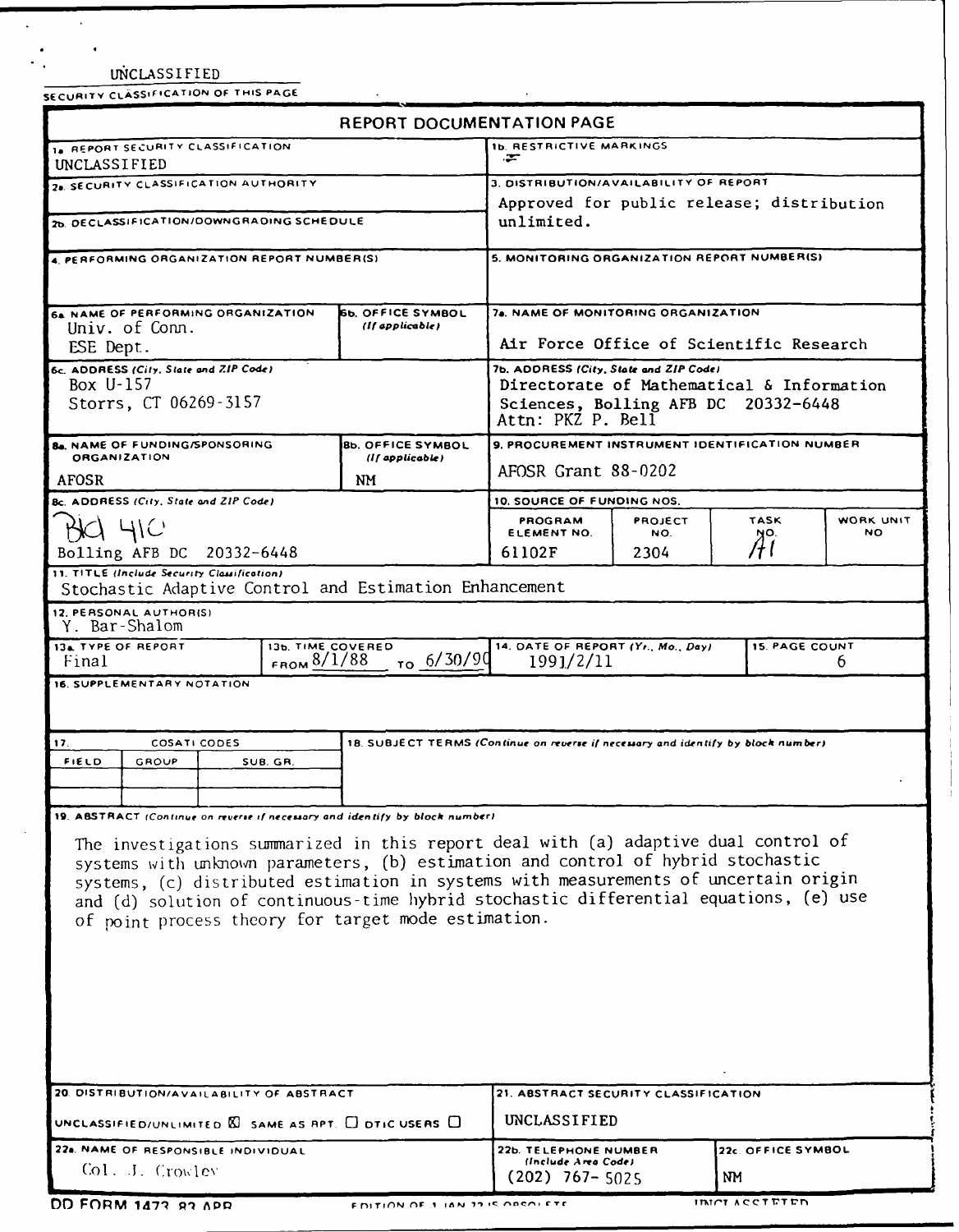The main results obtained and published during the period covered **by** this report, August **1988 -** July **1990,** are described below together with references given to the corresponding publication.

1. **The** Interacting Multiple Model Algorithm for Systems with Markovian Switching Coefficients, (Henk **A.** Blom and Yaakov Bar-Shalom, **IEEE** Transactions on Automatic Control Vol. **33,** No. **8,** August **1988)**

An important problem in filtering for linear systems with Markovian switching coefficients (dynamic multiple model systems) is the one of management of hypotheses, which is necessary to limit the computational requirements. **A** novel approach to hypotheses merging has been developed for this problem. The novelty lies in the timing of hypotheses merging. When applied to the problem of filtering for a linear system with Markovian coefficients this yields an elegant way to derive the interacting multiple model (HMM) algorithm. Evaluation of the **DMM** algorithm makes it clear that it performs very well at a relatively low computational load. These results imply a significant change in the state of the art of approximate Bayesian filtering for systems with Markovian coefficients.

2. Failure Detection Via Recursive Estimation for a Class of Semi-Markov Switching Systems, (L. Campo, P. Mookerjee and Y. Bar-Shalom, Proceedings **1988 IEEE CDC.** Austin, Texas)

An area of current interest is the estimation of the state of discrete-time stochastic systems with parameters which may switch among a finite set of values. The parameter switching process of interest is modeled **by** a class of semi-Markov chains. This class of processes is useful in that it pertains to many areas of interests such as the failure detection problem, the target tracking problem, socio-economic problems and in the problem of approximating nonlinear systems **by** a set of linearized models. It is shown in this paper how the transition probabilities, which govern the model switching at each time step, can be inferred via the evaluation of the conditional distribution of the sojourn time. Following this, a recursive state estimation algorithm for dynamic systems with noisy observations and changing structures, which uses the conditional sojourn time distribution, is derived and and applied to a failure detection problem.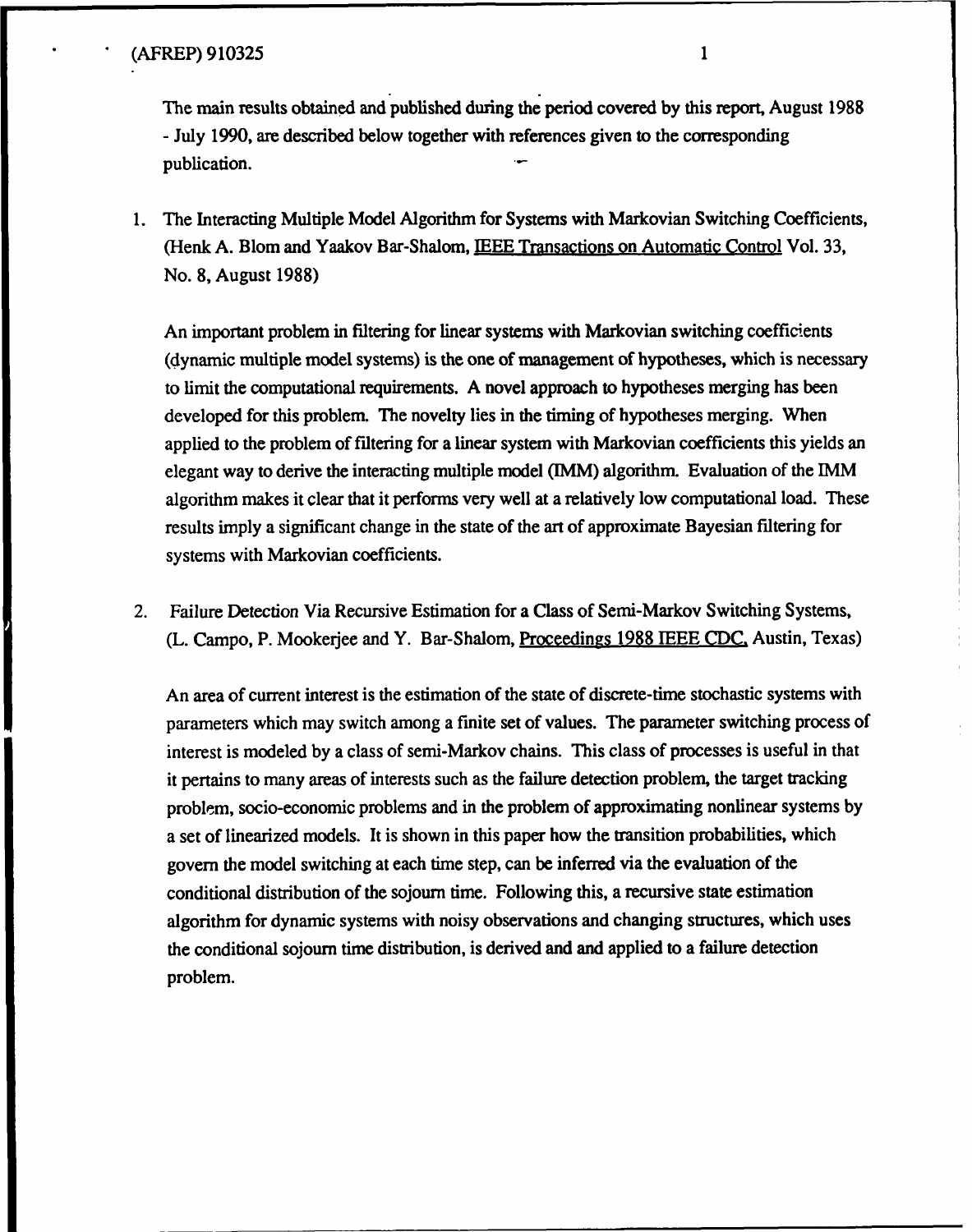3. Distributed Adaptive Estimation with Probabilistic Data Association, (K.C. Chang and Y. Bar-Shalom, Automatica, Vol. 25, No. 3, pp. 359-369, 1989)

The probabilistic data association filter (PDAF) estimates the state of a target in a cluttered environment. This suboptimal Bayesian approach assumes that the exact target and measurement models are known. However, in most practical applications, there are difficulties in obtaining an exact mathematical model of the physical process. In this paper, the problem of estimating target states with uncertain measurement origins and uncertain system models in a distributed manner is considered. First, a scheme is described for local processing, then the fusion algorithm which combines the local processed results into a global one is derived. The algorithm can be applied for tracking a maneuvering target in a cluttered and low detection environment with a distributed sensor network.

4. An Adaptive Dual Controller for a MIMO-ARMA System, (P. Mookerjee and Y. Bar-Shalom, IEEE Transactions on Automatic Control, Vol. 34, No. 7, July 1989)

An explicit adaptive dual controller has been derived for a multiinput multioutput ARMA system. The plant has constant but unknown parameters. The cautious controller with a one-step horizon and a new dual controller with a two-step horizon are examined. In many instances, the myopic cautious controller is seen to turn off and converges very slowly. The dual controller modifies the cautious control design by numerator and denominator correction terms which depend upon the sensitivity functions of the expected future cost and avoids the turn-off and slow convergence. Monte-Carlo comparisons based on parametric and nonparametric statistical analysis indicate the superiority of the dual controller over the cautious controller.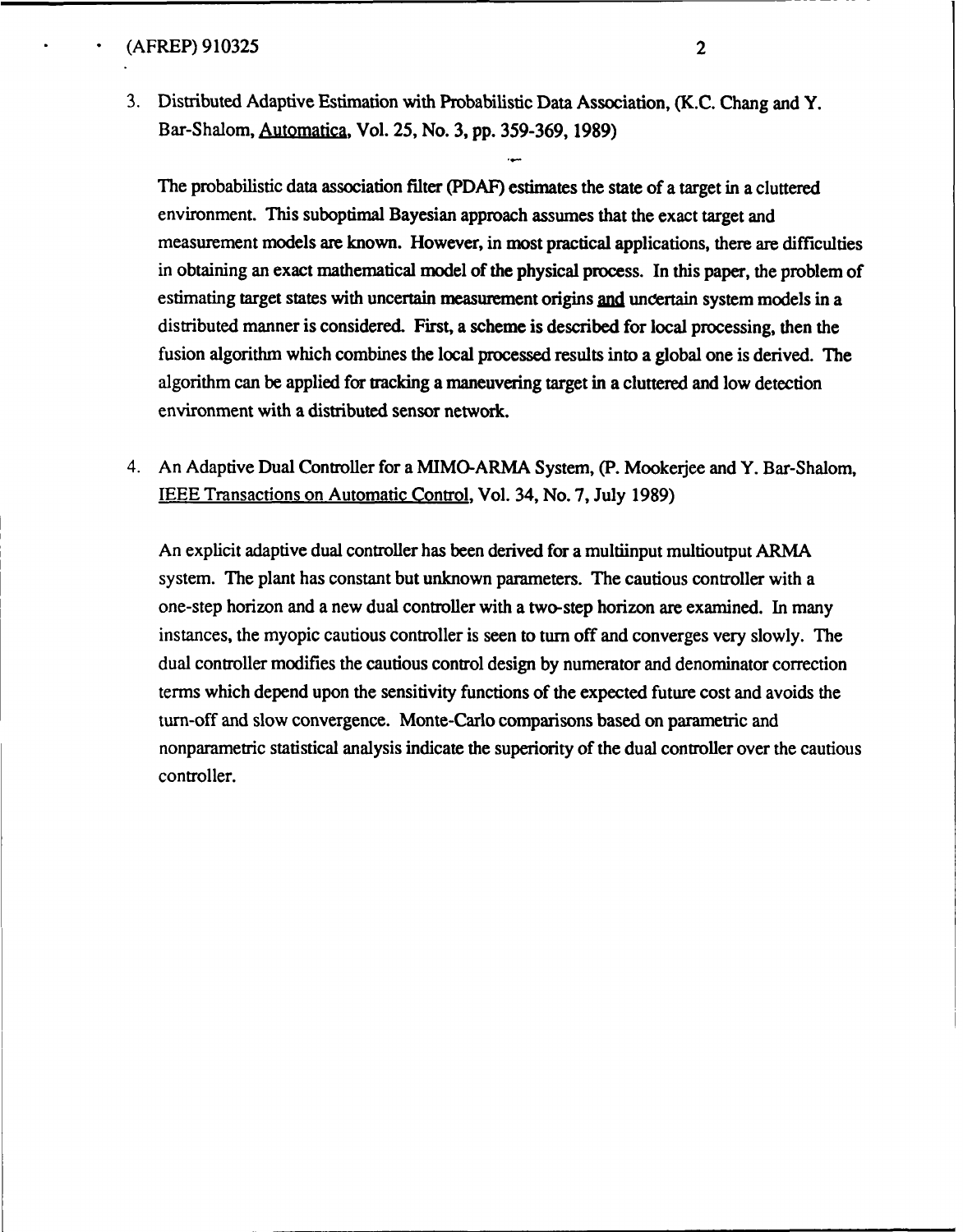5. Time-Reversion of a Hybrid State Stochastic Difference System, (Henk A.P. Blom and Yaakov Bar-Shalom, Proc. **1989 IEEE** Inm'l. Conf. on Control & Applications Jerusalem, Israel, April **1989,** and in **IEEE** Trans. Info. **33ory, IT-36,** July, **1990)**

This paper develops the reversion in time of a stochastic difference equation in a hybrid space, with a Markovian solution. **The** reversion is obtained **by** a martingale approach, which previously led to reverse time forms for stochastic equations with Gauss-Markov or diffusion solutions. The reverse time equations follow from a particular non-canonical martingale decomposition, while the reverse time equations for Gauss-Markov and diffusion solutions followed from the canonical martingale decomposition. The need for the non-canonical decomposition stems from the hybrid state space situation. The non-Gaussian discrete time situation leads to reverse time equations that incorporate a Bayesian estimation step.

**6. A** New Controller for Discrete-Time Stochastic Systems with Markovian Jump Parameters, (L. Campo and Y. Bar-Shalom, **11** th **IFAG** World Conress, Tallinn, **USSR,** Aug. **1990**

**A** realistic stochastic control problem for hybrid systems with Markovian jump parameters may have the switching parameters in both the state and measurement equations. Furthermore, both the system state and the jump states may not be perfectly observed. Prior **to** this work the only existing implementable controller for this problem was based upon a heuristic multiple model partitioning (MMP) and hypothesis pruning. In this paper a stochastic control algorithm for stochastic systems with Markovian jump parameters was developed. The control algorithm is derived through the use of stochastic dynamic progamming and is designed to be used for realistic stochastic control problems, i.e., with noisy state obeservations. The state estimation and model identification is done via the recently developed Interacting Multiple Model algorithm. Simulation results show that a substantial reduction in cost can be obtained **by** this new control algorithm over the MMP scheme.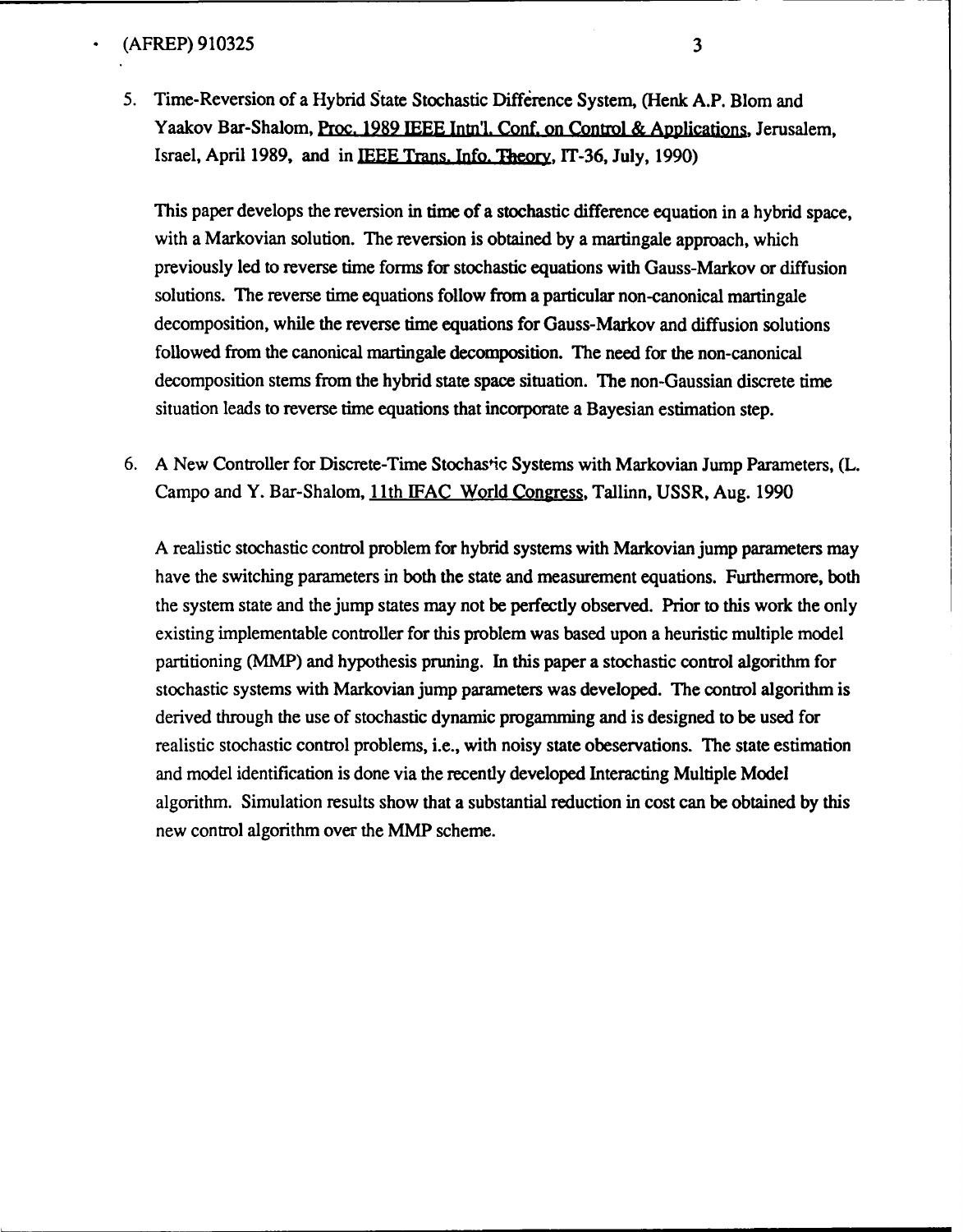**7.** From Piecewise Deterministic To Piecewise Diffusion Markov Processes, (Henk A.P. Blom, Proc. **IEEE CDC 1988)**

Piecewise Deterministic (PD) Markov processes form a remarkable class of hybrid state processes because, in contrast to most other hybrid state processes, they include a jump reflecting boundary and exclude diffusion. As such, they cover a wide variety of impulsively or singularly controlled non-diffusion processes. Because PD processes are defined in a pathwise way, they provide a framework to study the control of non-diffusion processes along same lines as that of diffusions. An important generalization is to include diffusion in PD processes, but, as pointed out **by** Davis, combining diffusion with a jump reflecting boundary seems not possible within the present definition of PD processes. This paper presents PD processes as pathwise unique solutions of an **It6** stochastic differential equation **(SDE),** driven **by** a Poisson random measure. Since such an **SDE** permits the inclusion of diffusion, this approach leads to a large variety of piecewise diffusion Markov processes, represented **by** pathwise unique **SDE** solutions.

8. Control of Discrete-Time Hybrid Stochastic Systems (L. Campo and Y. Bar-Shalom, Proc. 1990 **ACC,** May **1990;** to appear in **IEEE** Trans. Auto. Control. **1991) 6**

**A** realistic stochastic control problem for hybrid systems with Markovian jump parameters can have the switching parameters in both the state and measurement equations. Furthermore, both the system state and the jump states are, in general, not perfectly observed. Currently there are only two existing controllers for this problem. One is based upon a heuristic multiple model partitioning (MMP) and hypothesis pruning. The other utilizes the entire future *tree of models,* and is called the Full-Tree (FT) controller. The performance of the latter is superior to the former and their complexities are similar. In this paper we present a new stochastic control algorithm for stochastic systems with Markovian jump parameters. This control algorithm is derived through the use of stochastic dynamic programming and is designed to be used for realistic stochastic control problems, i.e., with noisy state observations. This new scheme, which is based upon the interaction of r (the number of models) model-conditioned Riccati equations, has a natural parallelism and is straightforward to implement. The state estimation and model identification is done via the recently developed Interacting Multiple Model algorithm. Simulation results show that a substantial reduction in cost can be obtained **by** this new control algorithm over the MMP scheme. Furthermore, the performance of the new algorithm is shown to be practically the same as that of the FT scheme even though the new scheme, which has a fixed amount of computations at each step of the recursion, is much simpler to implement than both the MMP and FT algorithms.